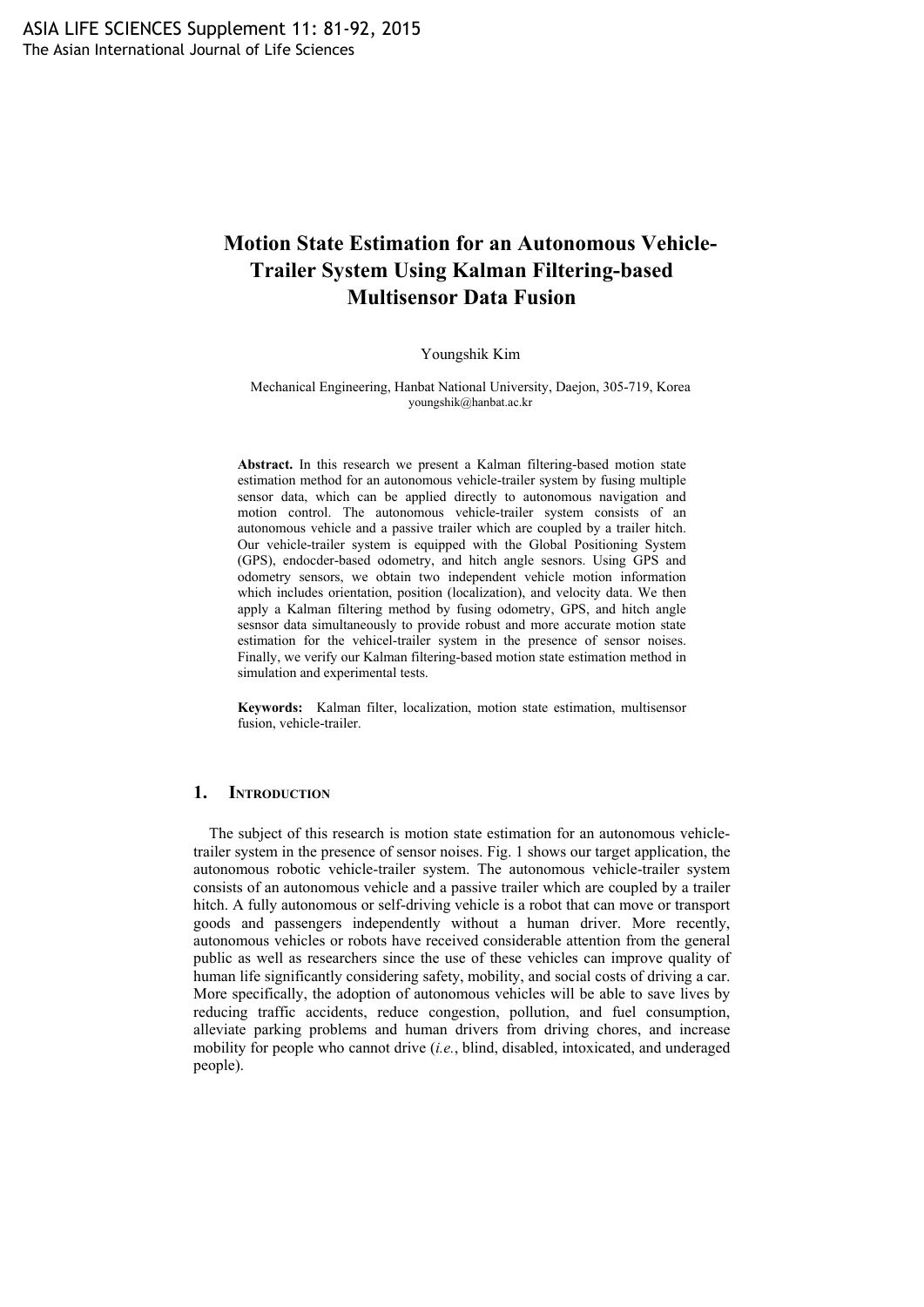

**Fig. 1.** Autonomous robotic vehicle-trailer system.

Recently, many commercial automobile manufacturers and research groups have presented autonomous vehicles. Some of these vehicle systems have been demonstrated in urban environments. Several competitions including DARPA Grand Challenges were also held to advance and promote autonomous vehicle technologies. In many countries including the U.S., laws to regulate the use of autonomous vehicles are proposed or passed as autonomous vehicle technologies have advanced significantly.

Furthermore, a passive trailer is popularly used to transport goods or materials. The trailer can be used for personal, recreational, business purposes (*i.e.*, boat, utility, travel, mobile home, livestock, construction, and cargo trailers). Using a trailer hitch, the trailer can be drawn by a powered vehicle such as a car or truck. Towing a trailer with a car is more difficult than simply driving a car. In fact, backing a car-trailer system is more challenging and confusing for an inexperienced human driver because its kinematic motion states are naturally unstable given a continuous velocity input. Thus, the autonomous vehicle-trailer system will provide convenience for a human driver particularly with difficulties in backing and parking a trailer in addition to benefits of autonomous vehicles.

The autonomous robot system should have capabilities of sensing its environment and navigating with a high level of autonomy. In autonomous systems, correct estimation of current motion information is thus a fundamental and important process in making any decision. It is particularly important to accurately estimate motion states of the system such as orientations, positions (localization), and velocities from given limited sensor data to solve navigation and control problems. Motion state information is ultimately used as an input for autonomous navigation and motion control algorithms. Motion state estimation is thus an important research subject for autonomous robot systems.

Multisensor data fusion has drawn many researchers' interests since multisensory data can improve accuracy and robustness of observations while overcoming physical limitations and inaccuracy of single sensor data. As a result, many sensor fusion methods have been developed based on probabilistic methods and/or statistical theories as discussed in (Durrant-Whyte and Henderson, 2008). These sensor fusion methods include Kalman Filter (KF) (Bishop, 2006), variants of the Kalman filter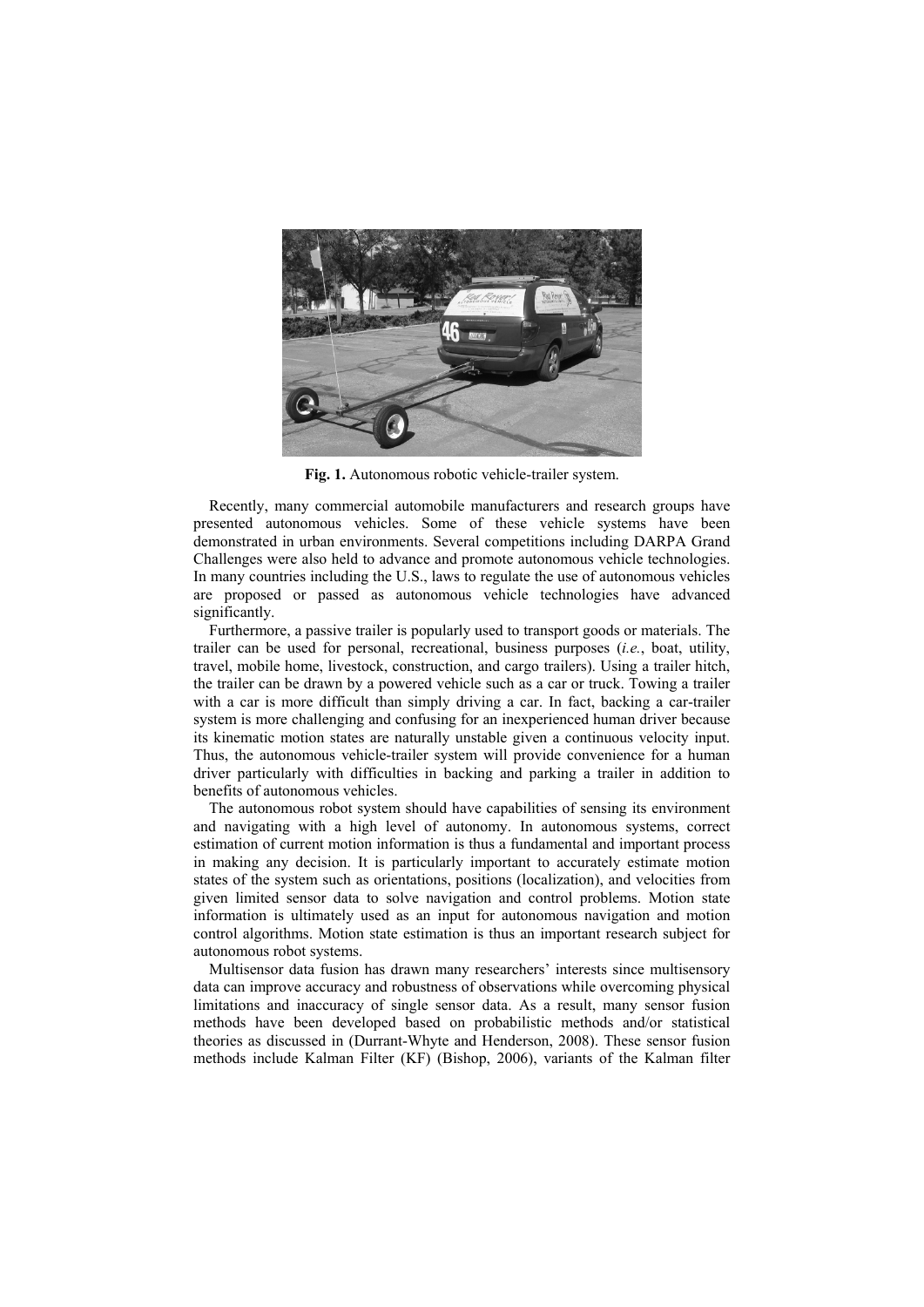including the Extended Kalman Filter (EKF) (Crassidis, 2006; Li et al., 2013; Mourikis et al., 2007), sequential Monte Carlo techniques (Ba-Ngu et al., 2005), and Bayesian filter (Fox et al., 2003). Note the standard KF is limited to linear state models such that the EKF is proposed to handle nonlinear state models. In particular, Kalman filtering techniques have been widely used in many applications (Quadri and Sidek, 2013; Quadri and Sidek, 2014) including image processing, signal processing, and vehicle navigation and controls because of the ease of implementation and improved performance.

In robotics, Kalman filtering is popularly used to solve navigation and control problems such as localization, mapping, motion estimation, motion control, and motion planning (Bellotto and Huosheng, 2009; Guo et al., 2010; Jetto et al., 1999; Li et al., 2013; Marin et al., 2014; Pinto et al., 2012; Rezaei and Sengupta, 2007; Sung et al., 2009). In past research (Crassidis, 2006; Guo et al., 2010; Nemra and Aouf, 2010; Rezaei and Sengupta, 2007), a relative position sensor is typically combined with an absolute position sensor for multisensor fusion. Note relative position sensors include odometry and Inertial Measurement Unit (IMU), which uses dead reckoning techniques. In contrast, absolute position sensors contain the Global Positioning System (GPS) and landmark detection sensors. As a result, several different sets of sensor combinations are presented depending on applications and availability. Note each sensor alone is subject to physical limitations and sensor noises. For example, the GPS can provide absolute position information outside the robot without sensor drifts in the absolute reference frame. However, the GPS data may be influenced critically by given external environment.

In this research we propose a Kalman filter-based sensor fusion algorithm to estimate motion states of an actual vehicle-trailer system. We use three different sensors (*i.e.*, odometry, GPS, and hitch angle sensors) to estimate complete motion states of the vehicle-trailer system. In this case, we will consider total eight state variables, two control inputs, and four sensor measurements for the vehicle-trailer system. A vehicle-trailer is widely used to transport objects for diverse personal and professional applications as mentioned. However, less attention was paid to sensor fusion algorithms for autonomous vehicle-trailer systems in previous research. Our main contribution is thus our Kalman filter-based sensor fusion and motion state estimation algorithms considering complete states of the vehicle-trailer system. We also contribute to validate the proposed algorithm in simulation and experiment. Our motion state estimation algorithm can be applied directly to provide an input for navigation and motion control algorithms of autonomous vehicle-trailers.

This paper is organized as follows: A continuous vehicle-trailer model is presented in Sec. 2. In Sec. 3 we discuss Kalman filtering techniques for multisensor data fusion. We also present the discrete-time state-space model for the vehicle-trailer system using the continuous vehicle-trailer model. Simulation and experimental results are presented to validate our Kalman filtering-based motion state estimation method in Sec. 4. Conclusions are finally provided in Sec. 5.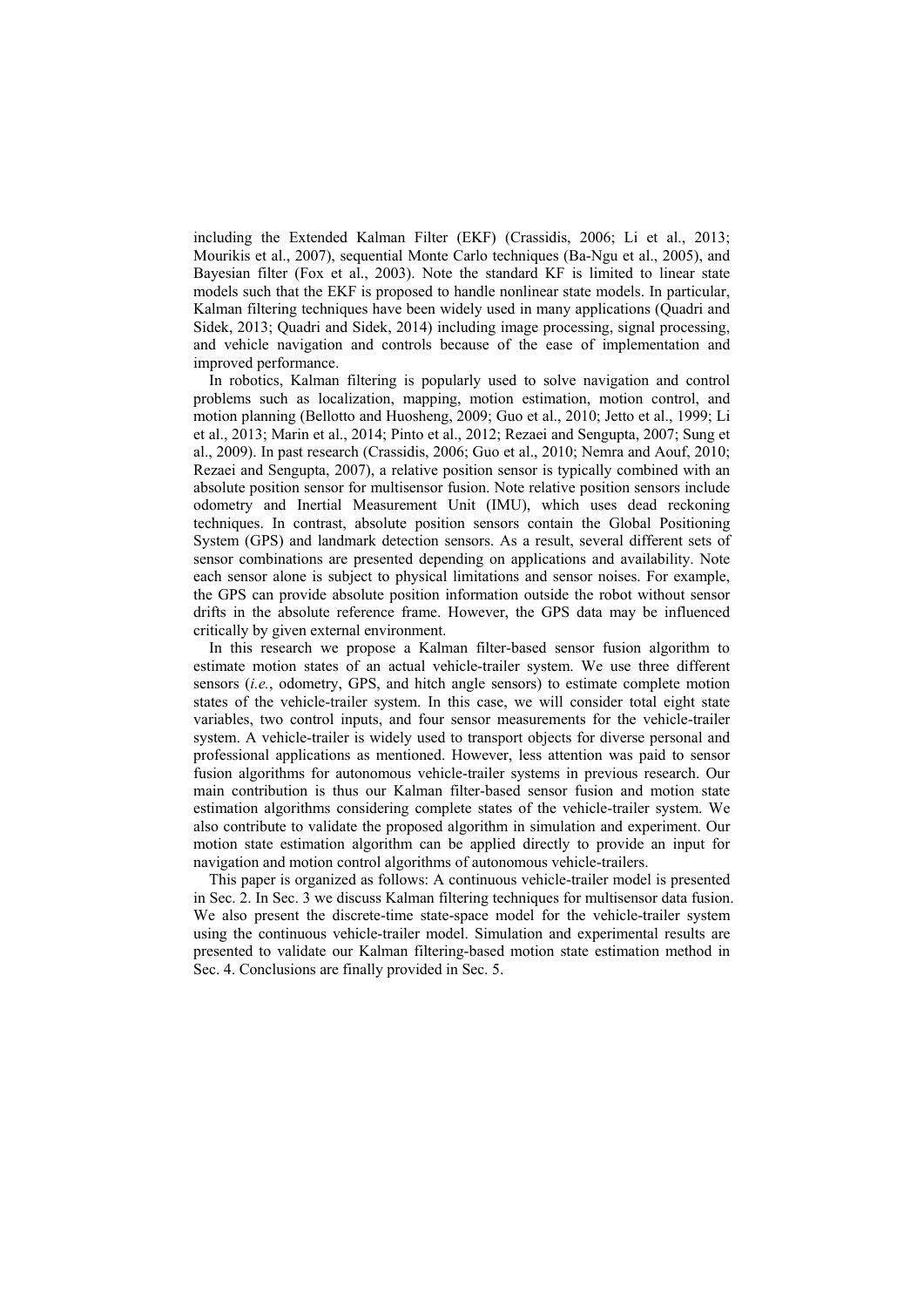## **2. Vehicle-trailer Model**

In this section, we present a general continuous-time kinematic model for the vehicle-trailer system, which will be applied to formulate the discrete-time linear state-space model for the Kalman filter in the next section. We can derive the general vehicle-trailer model considering steering kinematics of the vehicle-trailer system illustrated in Fig. 2. The system state variables are the Cartesian coordinates, (*x*, *y*) at the point  $C_1$ , the heading angle,  $\theta$ , and the hitch angle,  $\psi$ . The state equations for this vehicle-trailer system are then,

$$
\begin{aligned}\n\dot{x} &= v \cos \theta \\
\dot{y} &= v \sin \theta \\
\dot{\theta} &= \omega\n\end{aligned}
$$
\n
$$
\begin{aligned}\n\dot{\psi} &= \frac{v}{L_2} \left[ \frac{\tan \phi}{L} (L_2 + L_1 \cos \psi) - \sin \psi \right]\n\end{aligned}
$$
\n(1)

where  $\nu$  and  $\omega$  are, respectively, the linear velocity and angular velocity at the rear axle center,  $C_1$ ,  $\phi$  is the steering angle,  $L$  is the distance between front and rear axles,  $L_1$  is the hitch length, and  $L_2$  is the trailer length. Note *v* and  $\omega$  are control inputs in this model.

Furthermore, using the curvature definition in Fig. 2 and a trigonometric identify for the right-angled triangle,  $OC_0C_1$ , we can express the curvature at the point  $C_1$  by,

$$
\kappa = \frac{1}{\overline{OC}_1} = \frac{\dot{\theta}}{v} = \frac{\tan \phi}{L} \,. \tag{2}
$$

As a result, we can rewrite our state model for the vehicle-trailer system applying (2) to (1) in vector-matrix form by,

$$
\begin{bmatrix} \dot{x} \\ \dot{y} \\ \dot{\theta} \\ \dot{\psi} \end{bmatrix} = \begin{bmatrix} \cos \theta & 0 \\ \sin \theta & 0 \\ 0 & 1 \\ -\frac{\sin \psi}{L_2} & \frac{L_2 + L_1 \cos \psi}{L_2} \end{bmatrix} \begin{bmatrix} v \\ \omega \end{bmatrix}.
$$
 (3)

# **3. Kalman Filtering**

We now discuss general Kalman filtering techniques for a nonlinear system, which can also be readily applied to linear systems. In this case, using the nonlinear system state equations (1) or (3), we can easily formulate the following nonlinear state model and observation model in vector-matrix form by,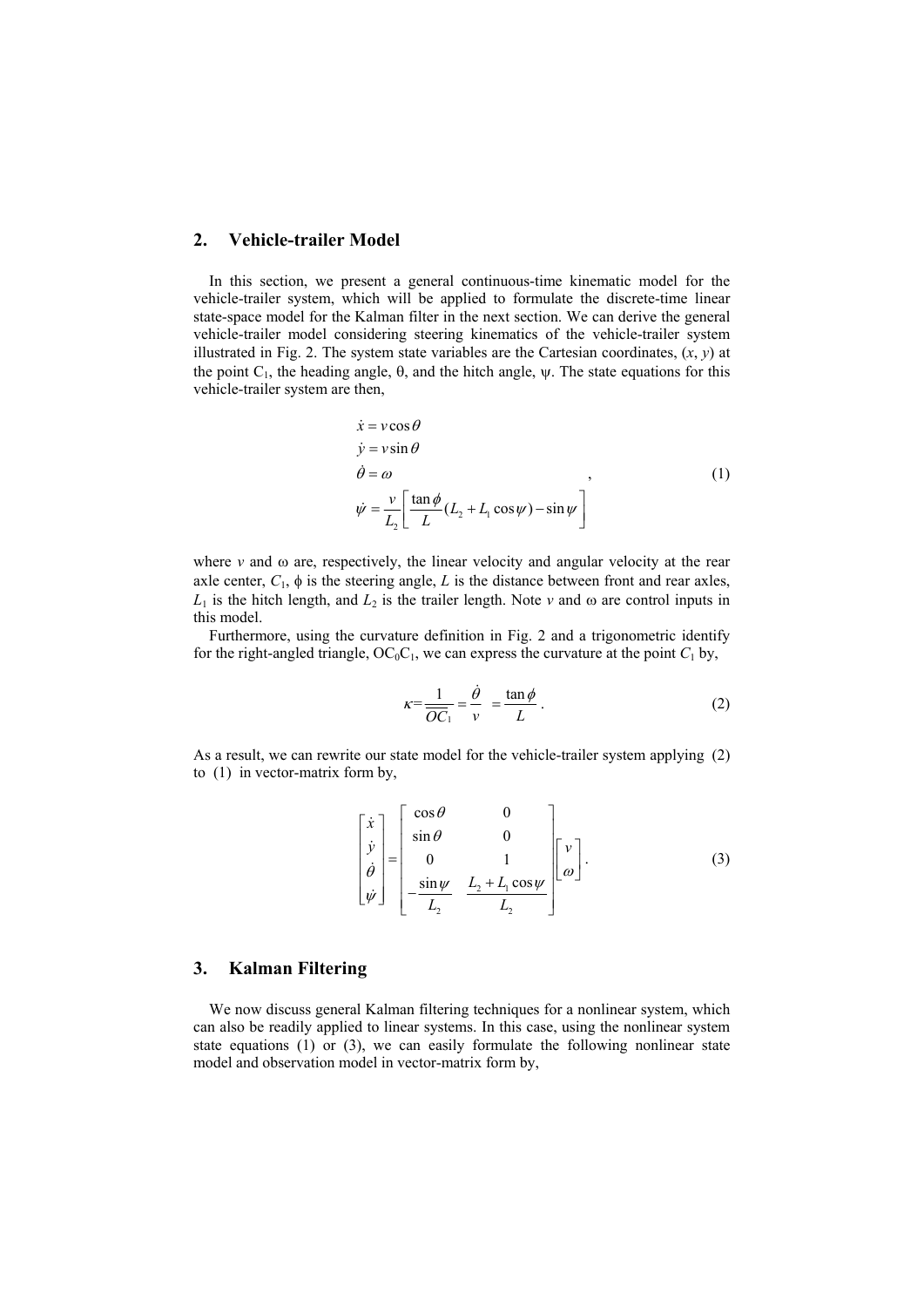

**Fig. 2.** Kinematics of a vehicle-trailer system.

$$
\dot{\mathbf{x}}(t) = f(\mathbf{x}(t), \mathbf{u}(t), \mathbf{0})
$$
  
\n
$$
\mathbf{z}(t) = h(\mathbf{x}(t), \mathbf{0}, \mathbf{0})
$$
\n(4)

where **x** is the state vector and **u** is the known control input vector, and **z** is the observation vector simply assuming an ideal model. This model (4) can then be applied to the EKF algorithm. Process and sensor measurement noises will be considered later in the prediction and measurement update equations by applying noise covariance matrices.

The continuous system state model in (4) is then transformed for discrete time step  $k$  and the sampling time,  $\Delta t$ , since Kalman filtering techniques are established in discrete time. As a result, the discrete-time state model at time step *k* can be expressed by,

$$
\mathbf{x}^{k} = f(\mathbf{x}^{k-1}, \mathbf{u}^{k}, \mathbf{0}) = \mathbf{A}(k)\mathbf{x}^{k-1} + \mathbf{B}(k)\mathbf{u}^{k} , \qquad (5)
$$

which can be explicitly determined by,

$$
\mathbf{x}^{k} = \begin{bmatrix} x^{k} \\ y^{k} \\ \theta^{k} \\ \vdots \\ y^{k} \\ \phi^{k} \\ \psi^{k} \\ \psi^{k} \end{bmatrix} = \begin{bmatrix} x^{k-1} + v^{k} \cos \theta^{k-1} \Delta t \\ y^{k-1} + v^{k-1} \sin \theta^{k-1} \Delta t \\ \theta^{k-1} + \omega^{k} \Delta t \\ v^{k} \cos \theta^{k-1} \\ v^{k} \sin \theta^{k-1} \\ \omega^{k} \\ \vdots \\ \omega^{k} \sin \theta^{k-1} \end{bmatrix}, (6)
$$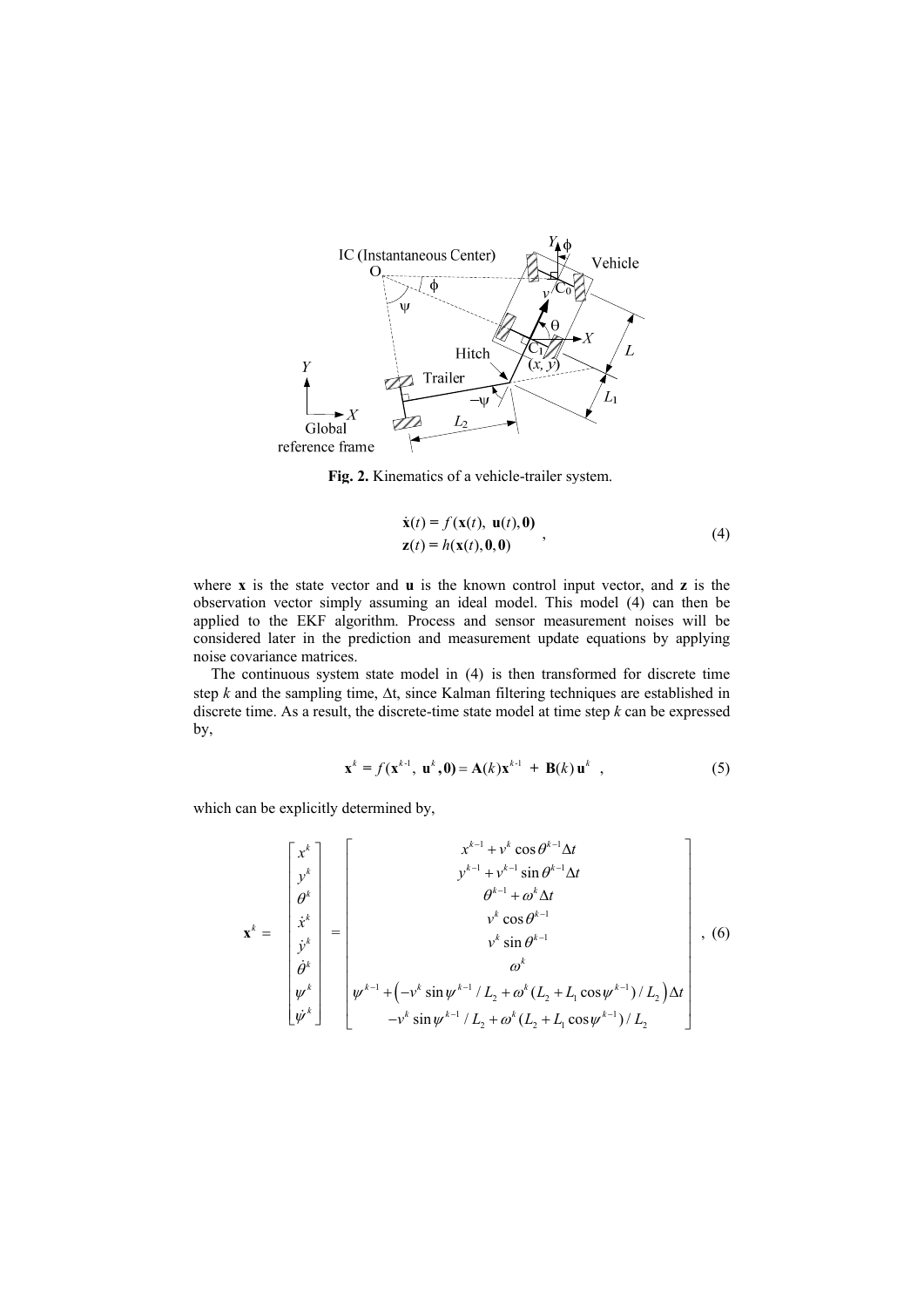Note the superscript *k* is used to indicate discrete time step *k*. Also note  $A(k)$  is the transition matrix and  $\mathbf{B}(k)$  is the control matrix, which can be computed by linearizing (6) at current time step *k*. Similarly, we can also describe the discrete observation model given discrete time step *k* by,

$$
\mathbf{z}^k = h(\mathbf{x}^k(t), \mathbf{0}, \mathbf{0}) = \mathbf{H}(k)\mathbf{x}^k , \qquad (7)
$$

where  $H(k)$  is the observation matrix, which maps the sensor measurements to the states at time step *k*. Likewise,  $H(k)$  can also be obtained by linearizing the observation model in (4). For simpler notations, we will drop  $k$  in matrices  $A$ ,  $B$ , and **H** for the rest of this paper.

The Kalman filtering algorithm critically depends on the system states, **x** , and the state-estimate error covariance, **P**. This covariance matrix describes the uncertainty associated with the KF/EKF estimates and the correlations among the states. The system states are updated by applying the following time update and measurement update equations recursively over time. Furthermore, process and sensor measurements noises are implemented in the KF/EKF by using the process noise covariance matrix **Q** and the measurement noise covariance matrix **R**, which are assumed to be uncorrelated zero-mean Gaussian white noises.

#### Prediction (time update) equations:

A prediction  $\tilde{\mathbf{x}}^k$  of the state at time step k and its predicted error covariance  $\tilde{\mathbf{P}}^k$ are determined by,

$$
\tilde{\mathbf{x}}^{k} = f(\hat{\mathbf{x}}^{k-1}, \mathbf{B} \mathbf{u}^{k}, \mathbf{0}) = \mathbf{A} \hat{\mathbf{x}}^{k-1} + \mathbf{B} \mathbf{u}^{k}
$$
\n
$$
\tilde{\mathbf{P}}^{k} = \mathbf{A} \mathbf{P}^{k-1} \mathbf{A}^{T} + \mathbf{Q}
$$
\n(8)

Measurement update (estimate update) equations:

At time *k* the Kalman gain  $\mathbf{K}^k$  is determined. The estimate  $\hat{\mathbf{x}}^k$  is then updated by using this Kalman gain, state prediction  $\tilde{\mathbf{x}}^k$ , and observation  $\mathbf{z}^k$  as follows,.

$$
\mathbf{K}^{k} = \tilde{\mathbf{P}}^{k} \mathbf{H}^{T} (\mathbf{H} \tilde{\mathbf{P}}^{k} \mathbf{H}^{T} + \mathbf{R})^{-1}
$$
  
\n
$$
\hat{\mathbf{x}}^{k} = \tilde{\mathbf{x}}^{k} + \mathbf{K}^{k} (\mathbf{z}^{k} - \mathbf{H} \tilde{\mathbf{x}}^{k})
$$
  
\n
$$
\mathbf{P}^{k} = (\mathbf{I} - \mathbf{K}^{k} \mathbf{H}) \tilde{\mathbf{P}}^{k}
$$
\n(9)

Note the caret superscript in  $\hat{x}^k$  indicates an estimate of the state and the tilde superscript in  $\tilde{\mathbf{x}}^k$  and  $\tilde{\mathbf{P}}^k$  indicates a prediction at current time step *k*.

Moreover, we can treat our nonlinear state model (6) as a linear model for Kalman filtering by simply choosing  $v$  and  $\omega$  as the control inputs similar to the continuoustime state equations (3). In our KF implementation, we define eight system state variables, two control inputs, and four sensor measurements such that we have,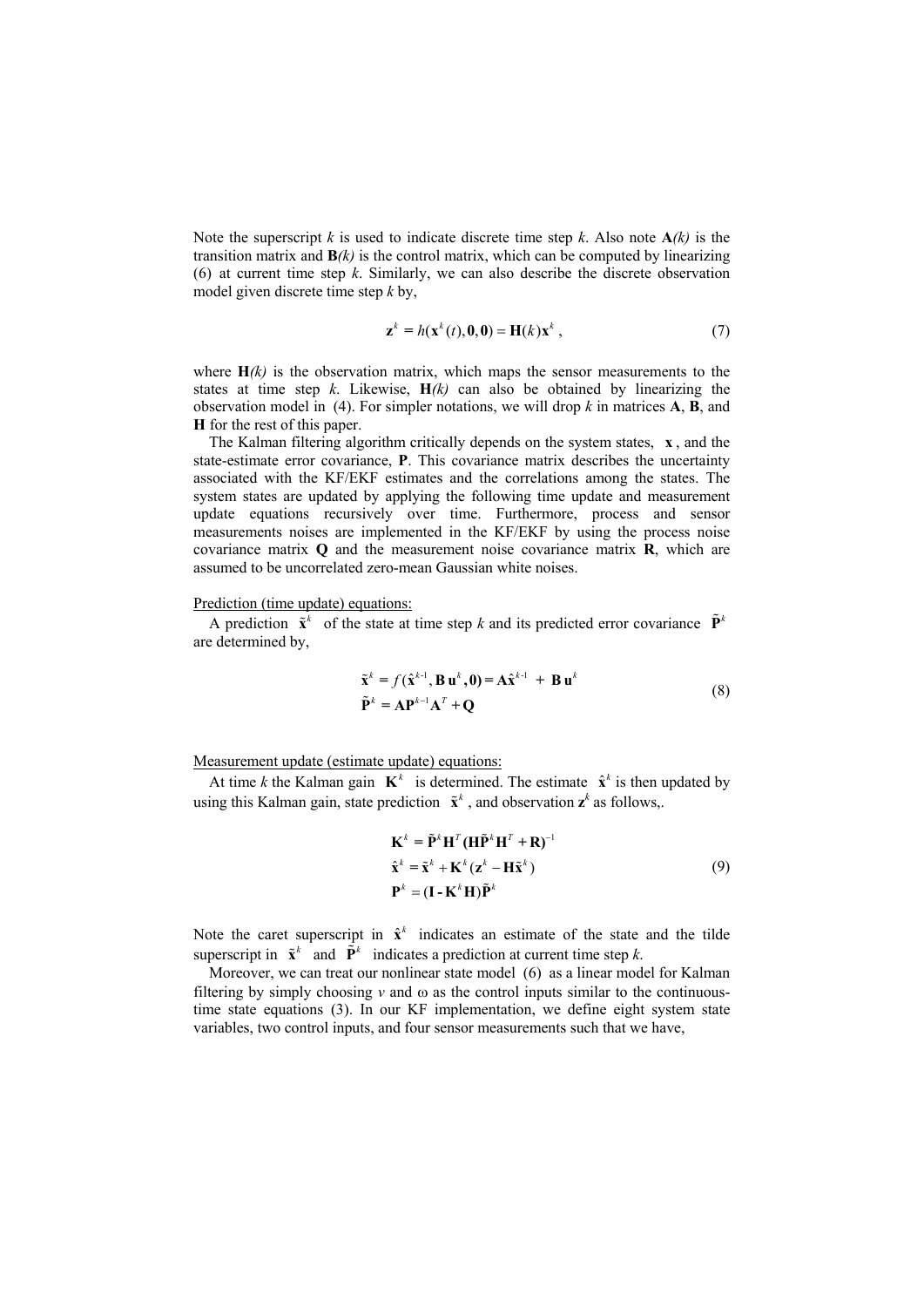$$
\mathbf{x} = \begin{bmatrix} x & y & \theta & \dot{x} & \dot{y} & \dot{\theta} & \psi & \dot{\psi} \end{bmatrix}^T
$$
  

$$
\mathbf{z} = \begin{bmatrix} x & y & \theta & \psi \end{bmatrix}^T
$$
  

$$
\mathbf{u} = \begin{bmatrix} v & \omega \end{bmatrix}^T
$$
 (10)

Note all these variables (positions, orientations, and velocities) are associated with motion estimates or measurements of the vehicle-trailer system in the global Cartesian reference frame. Using the standard KF, the transition, observation, and control matrices are then expressed by,

$$
\mathbf{A} = \begin{bmatrix} 1 & 0 & 0 & 0 & 0 & 0 & 0 & 0 \\ 0 & 1 & 0 & 0 & 0 & 0 & 0 & 0 \\ 0 & 0 & 1 & 0 & 0 & 0 & 0 & 0 \\ 0 & 0 & 0 & 0 & 0 & 0 & 0 & 0 \\ 0 & 0 & 0 & 0 & 0 & 0 & 0 & 0 \\ 0 & 0 & 0 & 0 & 0 & 0 & 0 & 0 \\ 0 & 0 & 0 & 0 & 0 & 0 & 0 & 0 \end{bmatrix}, \mathbf{B} = \begin{bmatrix} \cos \theta^{k-1} \Delta t & 0 & 0 & 0 \\ \sin \theta^{k-1} \Delta t & 0 & \Delta t & 0 \\ \cos \theta^{k-1} & 0 & 0 & 0 \\ \sin \theta^{k-1} & 0 & 0 & 0 \\ 0 & 0 & 0 & 0 & 0 & 0 \\ \sin \psi^{k-1} \Delta t / L_2 & \omega^k (L_2 + L_1 \cos \psi^{k-1}) \Delta t / L_2 \\ \sin \psi^{k-1} / L_2 & \omega^k (L_2 + L_1 \cos \psi^{k-1}) / L_2 \end{bmatrix},
$$

$$
\mathbf{H} = \begin{bmatrix} 1 & 0 & 0 & 0 & 0 & 0 & 0 \\ 0 & 1 & 0 & 0 & 0 & 0 & 0 \\ 0 & 0 & 1 & 0 & 0 & 0 & 0 & 0 \\ 0 & 0 & 0 & 0 & 0 & 0 & 1 & 0 \\ 0 & 0 & 0 & 0 & 0 & 0 & 1 & 0 \end{bmatrix}. \tag{11}
$$

In this case, the measurement noise covariance **R** and the control input noise covariance  $\mathbf{R}_v$  are determined using diagonal matrices,

$$
\mathbf{R} = diag\begin{bmatrix} \sigma_x^2 & \sigma_y^2 & \sigma_\theta^2 & \sigma_\psi^2 \end{bmatrix}, \ \mathbf{R}_v = diag\begin{bmatrix} \sigma_v^2 & \sigma_\omega^2 \end{bmatrix}, \tag{12}
$$

where standard deviations,  $\sigma$ , for measurement and control input noises can be evaluated from GPS and odometry sensors such that we have  $\sigma_x = 0.0124$ ,  $\sigma_y = 0.0037$ ,  $\sigma_{\nu}$ =0.034,  $\sigma_{\omega}$ =0.034,  $\sigma_{\nu}$ =0.0149, and  $\sigma_{\theta}$ =0.1 for our experiments. Furthermore, we may assume the process noise is mainly caused by noises in the control inputs observing the model (5) without loss of generality. The process noise covariance **Q** is then computed by,

$$
\mathbf{Q} = \mathbf{BR}_{\mathbf{v}} \mathbf{B}^T. \tag{13}
$$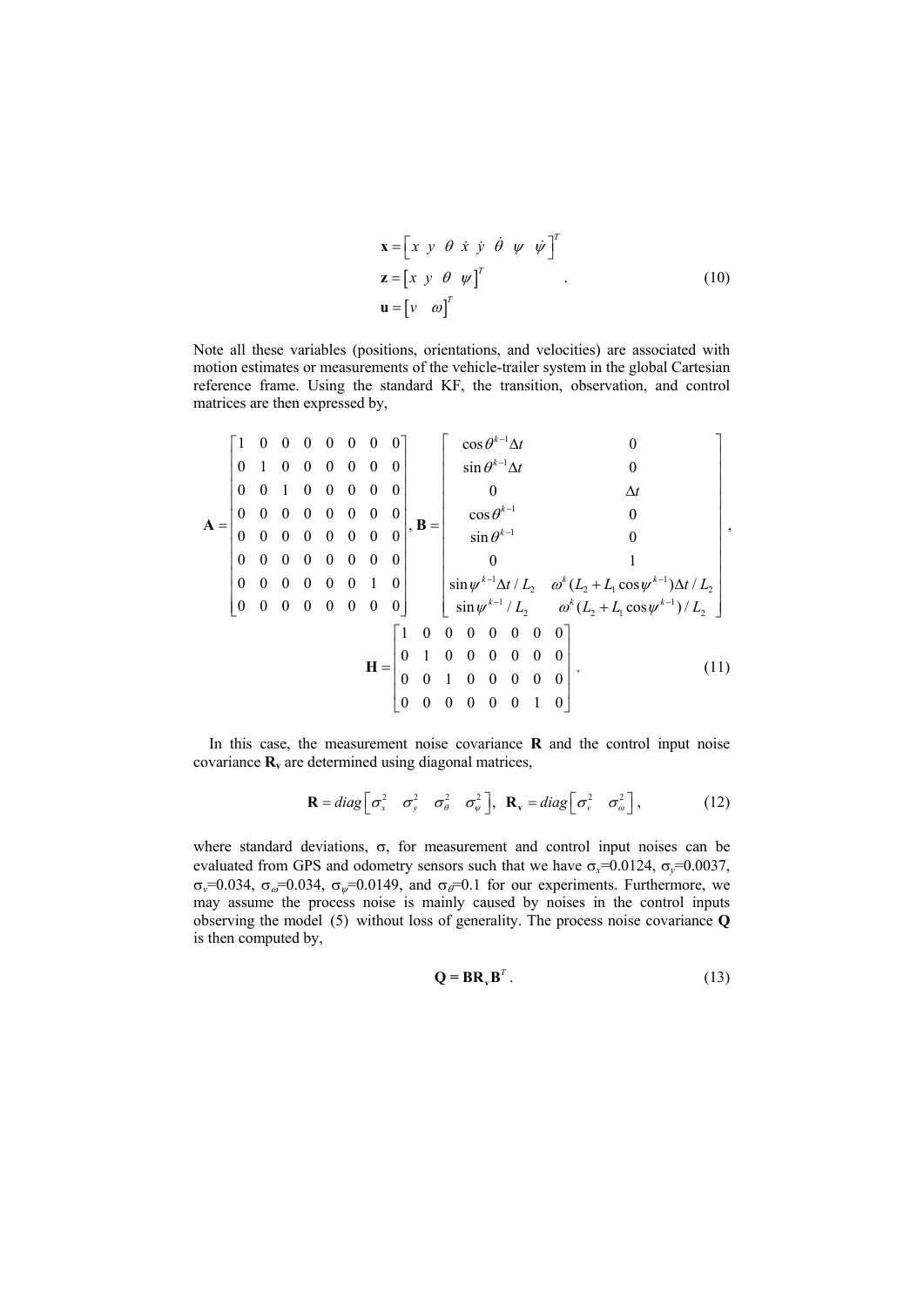# **4. Validation**

In this section we evaluate KF-based multisensor data fusion for motion state estimation in simulated and experimental tests. Our test results are presented and then discussed briefly.

#### **4.1. Simulation**

We first evaluate our KF-based motion state estimation method in simulation. We apply a smooth path trajectory for the vehicle-trailer system. This path is generated by using control inputs,  $v$  and  $\omega$ . As discussed in Sec. 3, we use covariance matrices composed of noise standard deviations to consider process and measurement noises in the KF assuming independent Gaussian white noises. In particular, we apply larger noise standard deviations,  $\sigma_x=0.5$  and  $\sigma_y=0.5$ , for the GPS sensor to demonstrate our estimation method in a worst scenario. We also adopt noisy control inputs to consider



**Fig. 3**. Path trajectory from simulation.



**Fig. 4**. Applied control inputs from simulation.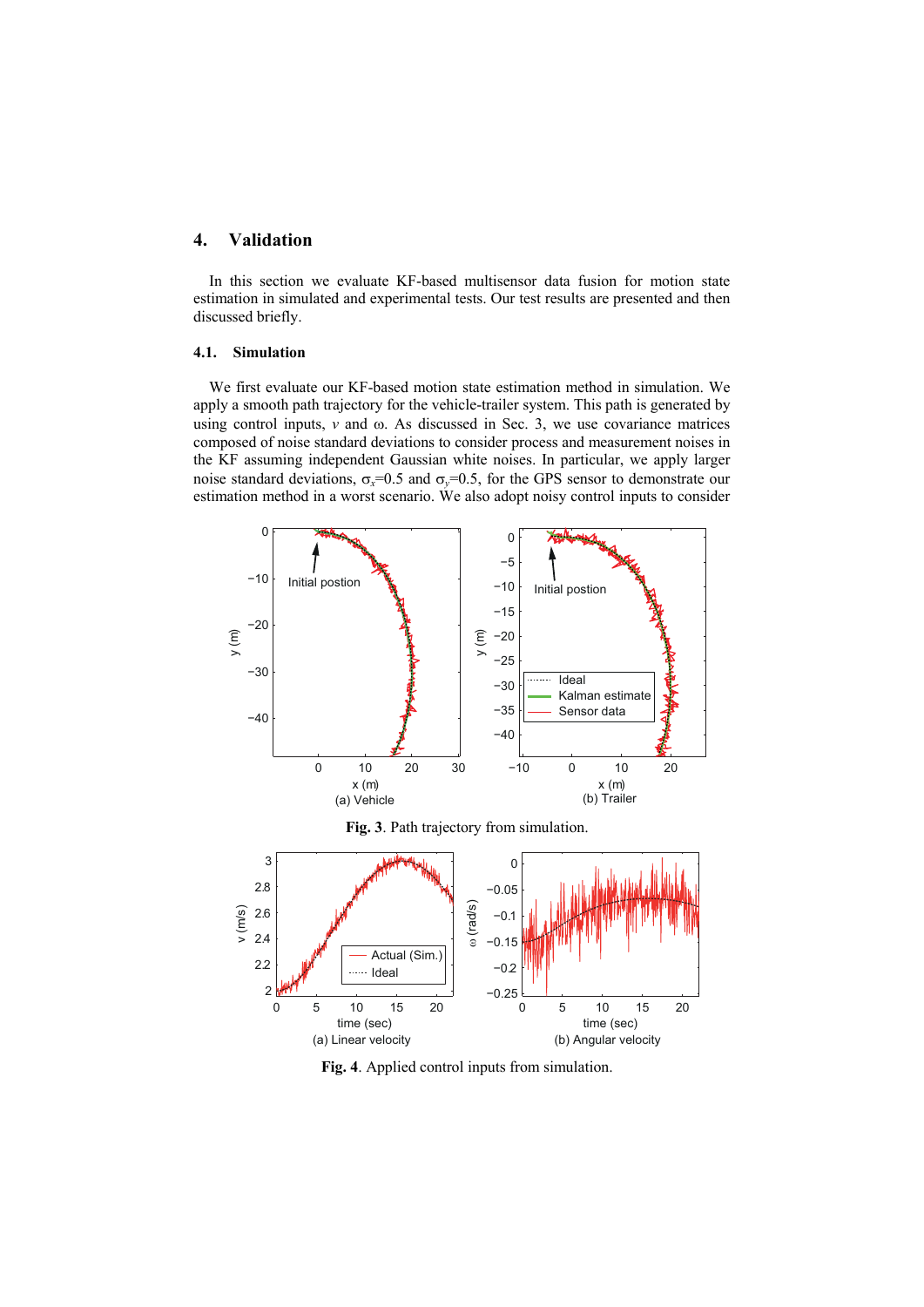odometry sensor noises as shown in Fig. 4. We use the following vehicle parameters,  $L_1$ =1.403 m and  $L_2$ =2.767, for the actual vehicle-trailer system. Fig. 3 shows simulated trajectory paths of vehicle-trailer system. Note path estimates from the KFbased sensor fusion are smooth and almost identical to ideal paths. These results indicate our estimation method provides robust and accurate state estimates by rejecting sensor noises in orientation, position, and velocity measurements efficiently as desired.

## **4.2. Experiment**

We evaluate our KF-based motion state estimation method using the actual vehicletrailer system, Fig. 1. The potentiometer-based hitch angle sensor is mounted above a hitch ball and coupler. Quadrature encoders are installed on the rear wheels for



**Fig. 5**. Path trajectory estimation from experiment.



Fig. 6. Calculated or estimated velocities from experiment.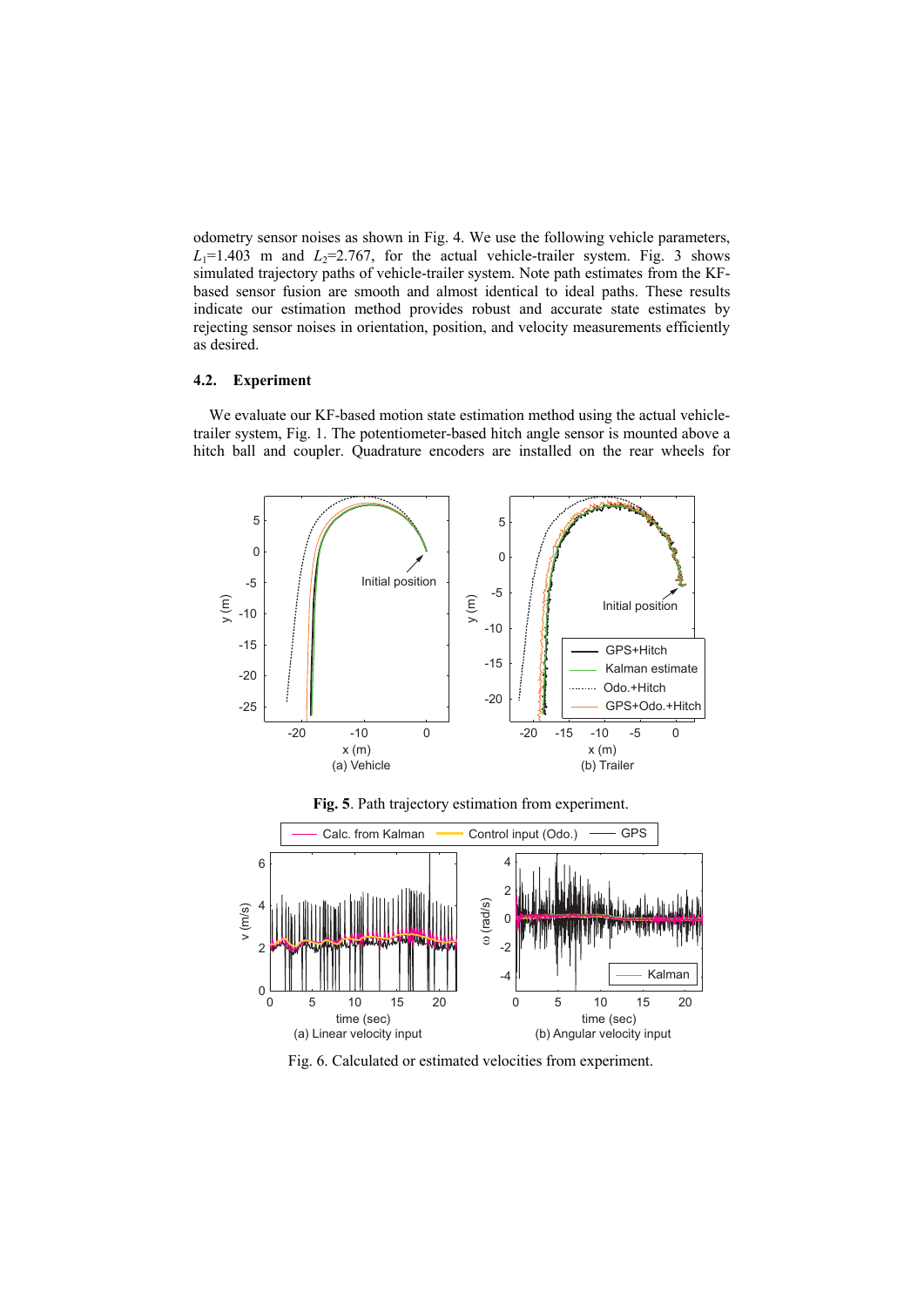

**Fig. 7**. State estimation from experiment.

odometry. We drive the vehicle forward for a distance to obtain actual measurement and control input data. Fig. 5 shows respective trajectory paths of the vehicle and trailer. These vehicle paths are estimated from the KF-based method (Kalman estimate), GPS, odometry (Odo.), and combination of the GPS and odometry (GPS+Odo.), respectively.

Control inputs observed from odometry are similar to estimated or calculated velocities in our KF-base estimation results as shown in Fig. 6. However, position estimates from odometry shows larger drift because the heading angle estimated from odometry is relatively smaller as illustrated in Fig. 7. This smaller heading angle estimation then leads to considerable errors in linear velocity estimates in the x and y directions. Furthermore, our experimental results show that we can decrease this drift significantly simply combining odometry and GPS data. Moreover, the KF-based estimation method can provide robust estimation results in spite of some initial state errors applying positive definite initial state-estimate error covariance, **P**(*k*=0). Most importantly, we experimentally verify that our KF-based method provides robust and well-converging estimation results while rejecting noises effectively as designed.

# **5. Conclusions**

In this research we propose a KF-based motion state estimation method for an autonomous vehicle-trailer system using multisensor data fusion. We use simulation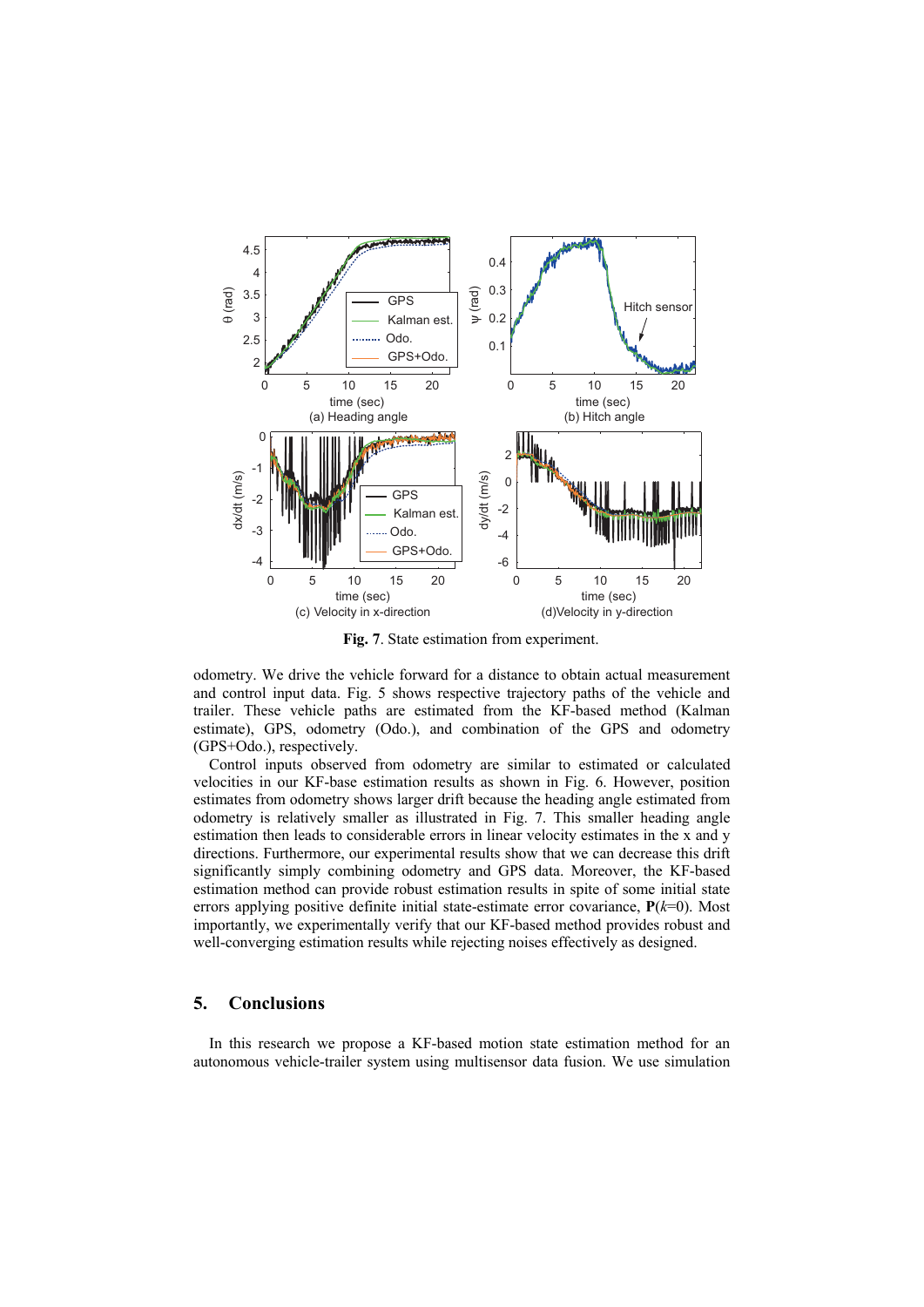to validate the proposed estimation method in a worst case scenario with larger GPS sensor noises. We then validate the proposed estimation method using position, heading angle, hitch angle, and velocity data experimentally measured from the actual vehicle-trailer system. Our simulation and experimental results verify we can estimate motion states of the vehicle-trailer system with robustness in the presence of relatively larger sensor noises using the proposed KF-based multisensor fusion. We also find even a simple combination of GPS and odometry data can improve position and velocity estimates significantly rather than the use of single sensor data.

## **Acknowledgments**

This research was supported by Basic Science Research Program through the National Research Foundation of Korea (NRF) funded by the Ministry of Science, ICT & Future Planning (2012R1A1A1011457). The author would also like to thank Dr. Minor for his inspiration and support in previous study.

## **Literature Cited**

Ba-Ngu, V., Sumeetpal, S. and Doucet, A., 2005. Sequential Monte Carlo methods for multitarget filtering with random finite sets. IEEE Transactions on Aerospace and Electronic Systems, 41(4): 1224-1245.

Bellotto, N. and Huosheng, H., 2009. Multisensor-Based Human Detection and Tracking for Mobile Service Robots. IEEE Transactions on Systems, Man, and Cybernetics, Part B: Cybernetics, 39(1): 167-181.

Bishop, G.W.a.G., 2006. An Introduction to the Kalman Filter. Technical Report TR 95-041, Department of Computer Science, University of North Carolina at Chapel Hill, Chapel Hill, NC, USA,.

Crassidis, J.L., 2006. Sigma-point Kalman filtering for integrated GPS and inertial navigation. IEEE Transactions on Aerospace and Electronic Systems, 42(2): 750-756.

Durrant-Whyte, H. and Henderson, T., 2008. Multisensor Data Fusion. In: B. Siciliano and O. Khatib (Editors), Springer Handbook of Robotics. Springer Berlin Heidelberg, pp. 585-610.

Fox, D., Hightower, J., Lin, L., Schulz, D. and Borriello, G., 2003. Bayesian filtering for location estimation. IEEE Pervasive Computing, 2(3): 24-33.

Guo, H., Yu, M., Zou, C. and Huang, W., 2010. Kalman filtering for GPS/magnetometer integrated navigation system. Advances in Space Research, 45(11): 1350-1357.